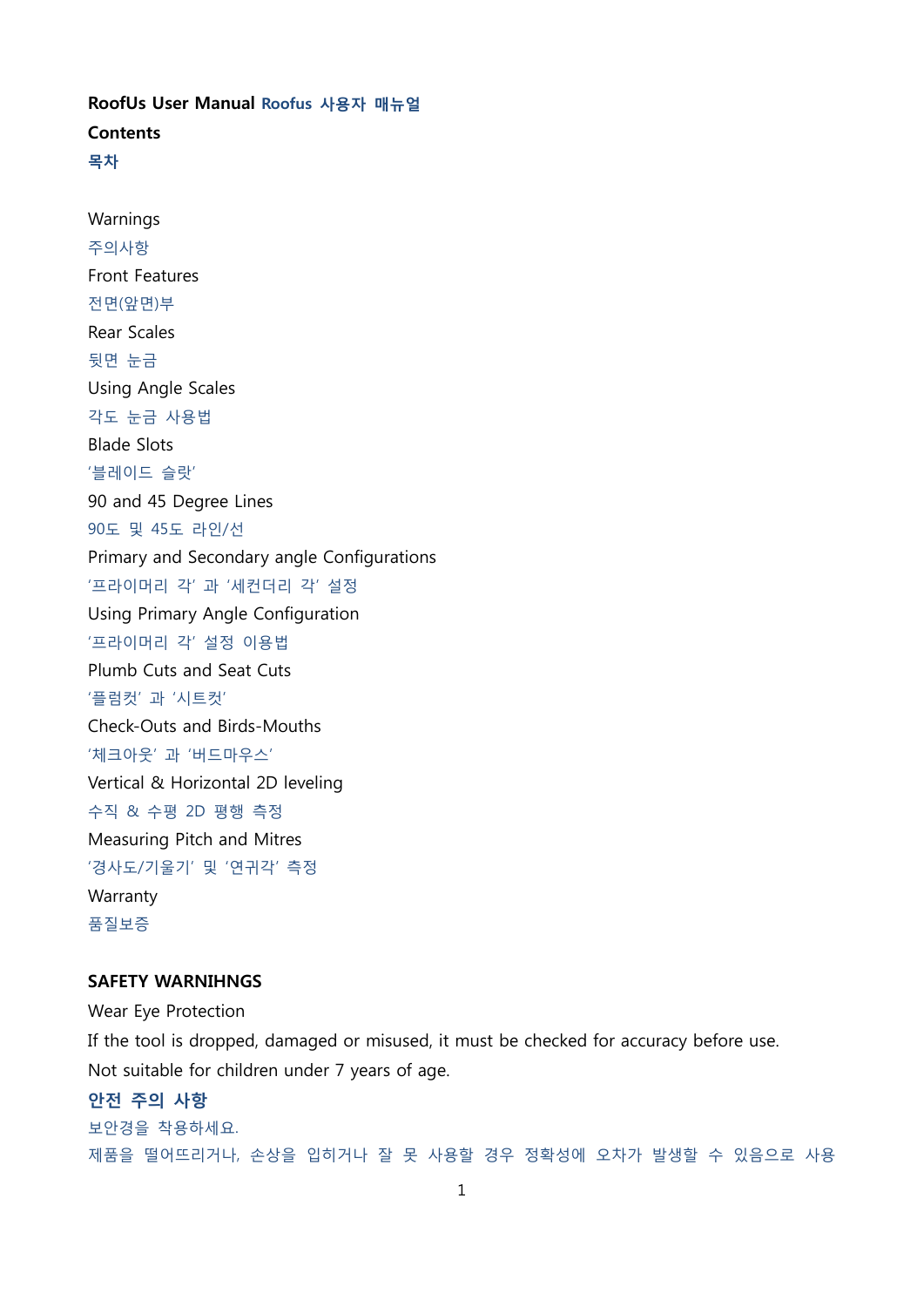전에 정상 작동 여부를 확인하세요. 7세 이하의 어린이는 사용에 적합하지 않으니 사용하지 마세요.

#### USER WARNING

Before changing the position or angle of the blade, the blade lock must be disengaged!(Turn the blade lock lever anti-clockwise.)

Adjusting the blade's position with the blade, affect the accuracy and void your warranty!

사용자 주의 사항 '블레이드(스테인레스 스틸 '자' 부분 전체를 말 함..)'의 위치 또는 블레이드 각을 바꾸기 전에 '블레이드 락'을 해제 하세요. (블레이드 락 레버를 시계반대방향으로 돌리면 락이 해제됩니다.) 사용 시에는 블레이드의 위치를 조정하여 사용하세요. ('락'을 해제하지 않고 사용 시 정확성이 떨어지거 나 품질보증이 어려울 수 있습니다.)

#### ROOFUS FRONT

Orthogonal vials for vertical, horizontal and 2D leveling, plus the measuring of pitch. Blade Lock(turn clockwise to lock) Square Lock(twist clockwise to operate) Rise/Run Scale(1 inch rise/1 foot run) Degree Scale(Common Scale) 전면/앞면부 수직계 및 수평계 측정을 위한 수평자 및 피치(경사도/기울기) 측정 블레이드 락 (잠금: 시계방향으로 돌림.) 스퀘어 락 (조정: 시계방향으로 틀어서 조정.) 기울기(\*rise/run=삼각형의 밑변/높이) 눈금 (1 inch=25.4mm / 1 foot=304.8mm) 각도 눈금(common scale 공통각)

### REAR SCALE

Hip&Valley rafter angles for degrees. Hip&Valley rafter angles for the front Common Scale Use the same value on the reverse side's corresponding scale for Hip&Valley rafter angles. VALLEY RAFTER HIP RAFTER 후면부 눈금

귀서까래(서까래처머) & 골서까래(희점추녀) 각도 측정 귀서까래(서까래처머) & 골서까래(희점추녀) 각도로 전면 공동각 측정 뒷면에 상응하는 눈금 측정값으로 귀서까래(서까래처머) & 골서까래(희점추녀)을 측정 귀서까래(서까래처머) 골서까래(희점추녀)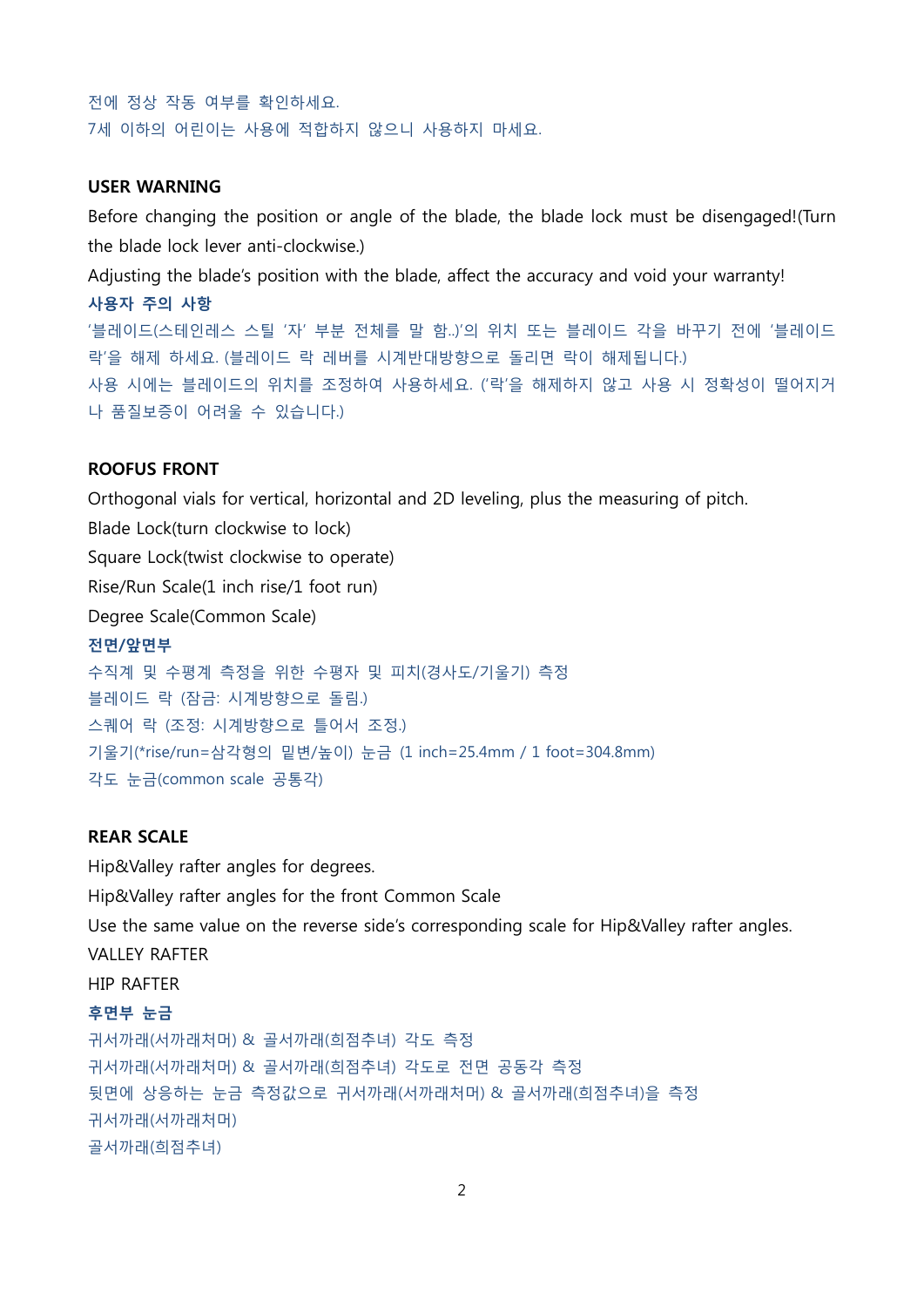\*Hip: 모임지붕, Valley: 골서까래을 말합니다.

#### Using Angle Scales

When setting the blade angle, use the blades' edge closest to the level vials. This edge is also marked in RED colour on the above images.

각도 측정계/눈금 사용법 블레이드 각을 셋팅할 때는 수평계 옆에 있는 '블레이드 날'을 이용하세요. 이 '날' 부분은 (그림에서) 빨 강색으로 표시한 부분입니다.

Like the way you sight a length of timber to check for bowing, look down the blade edge with one eye closed when using outside angle scales. 바깥쪽 각도 값을 이용할 때는 목재의 휨 상태를 볼 때처럼 한 쪽 눈을 감고 '블레이드 날'을 내려 보세 요.

Position the blades' edge at the centre of the angle marking. '블레이드 날'을 각도 표시(마킹) 중앙에 위치하게 하세요.

Internal angle scale setting. 내부 각도값/눈금 셋팅

Outside angle scale setting 외부 각도값/눈금 셋팅

### BLADE SLOTS

The blade has two slots separated by a RIB to strengthen the blade and improve accuracy. The RIB should normally be located at the square lock end of Roofus. If the RIB gets in the way, the blade can be rotated 180 degrees as shown in the example to the right.

```
블레이드 슬랏
```

```
블레이드에는 두 개의 '슬랏(slot)'이 'RIB'으로 구분되어 있습니다. 이 'RIB'이 있는 것은 블레이드의 강도
늘 높이고 정확성을 높이기 위함입니다. 이 'RIB'은 보통 '스퀘어 락(square lock)' 옆에 있습니다. 만약
'RIB'이 사용에 방해가 되면, 그림 예제에서 보는 것과 같이 블레이드가 180도로 회전시킬 수 있습니다.
```
RIB Keep the small slot at this end of Roofus. It's more accurate. RIB 제품 끝부분 작은 '스랏'(small slot, 초록색으로 칠해진 부분)은 이용하면 더 정확한 측정값을 얻을 수 있 습니다. (즉 이 '작은 슬랏(small slot)'을 삼각형 모양의 Roofus 몸체 안쪽에 놓고 사용하면 더 정확한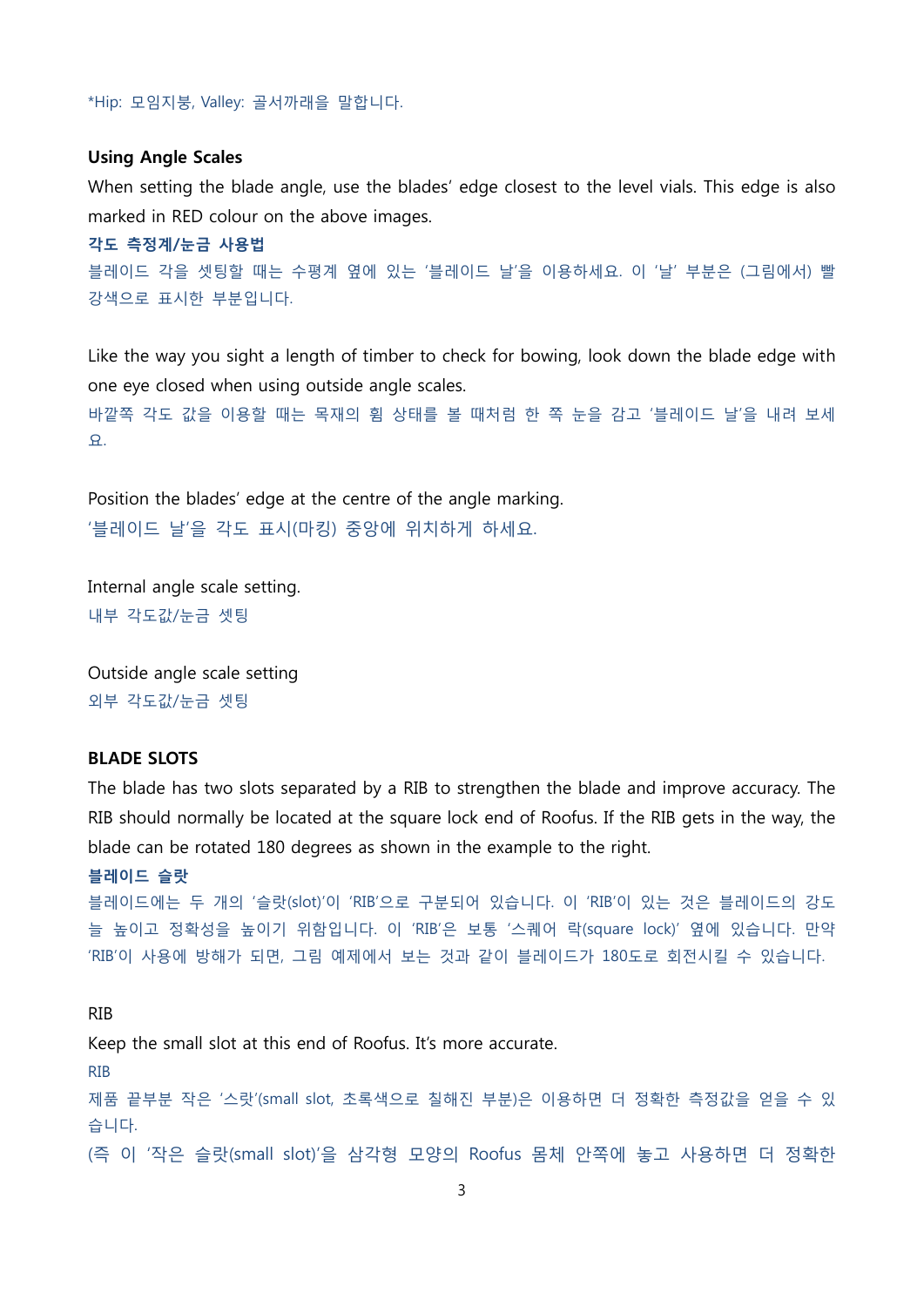# 측정이 가능합니다.)

90-Degree Lines, 45-Degree Lines 90도 선긋기, 45도 선긋기

## PRIMARY ANGLE CONFIGURATION

Seat Cuts 프라이머리 각 설정 시트 컷

## SECONDARY ANGLE CONFIGURATION

Plumb Cuts, Seat Cuts 세컨더리 각 설정 플럼 컷, 시트 컷

## USING PRIMARY ANGLE CONFIGURATION

A depth gauge can be formed with the un-needed portion of the blade.

The RED shows how typical rafter cuts are made in the Primary angle configuration.

#### 프라이머리 각 설정 사용법

깊이 측정 시에는 블레이드를 이용하여 측정할 수 있습니다. 그림 예제에서 빨강색 부분이 프라이머리 각 설정에서 서까래 컷이 어떻게 이루어지는지를 보여 줍니다.

## USING SECONDARY ANGLE CONFIGURATION

- 1. Top Cut
- 2. Heel Cuts
- 3. Seat Cut

The RED shows typical rafter cuts made using the secondary angle configuration.

### 세컨더리 각 설정 이용법

- 1. 탑컷
- 2. 힐컷
- 3. 시트컷

그림 예제에서 빨강색(RED) 표시 부분이 세컨더리 각 설정을 이용한 서까래 컷을 보여 줍니다.

# PLUMB CUTS & SEAT CUTS

Plumb Cuts, Seat Cuts.

The other end of the blade can be used as a depth gauge.

Rafter cuts using the Primary Angle Configuration

Bird-Mouth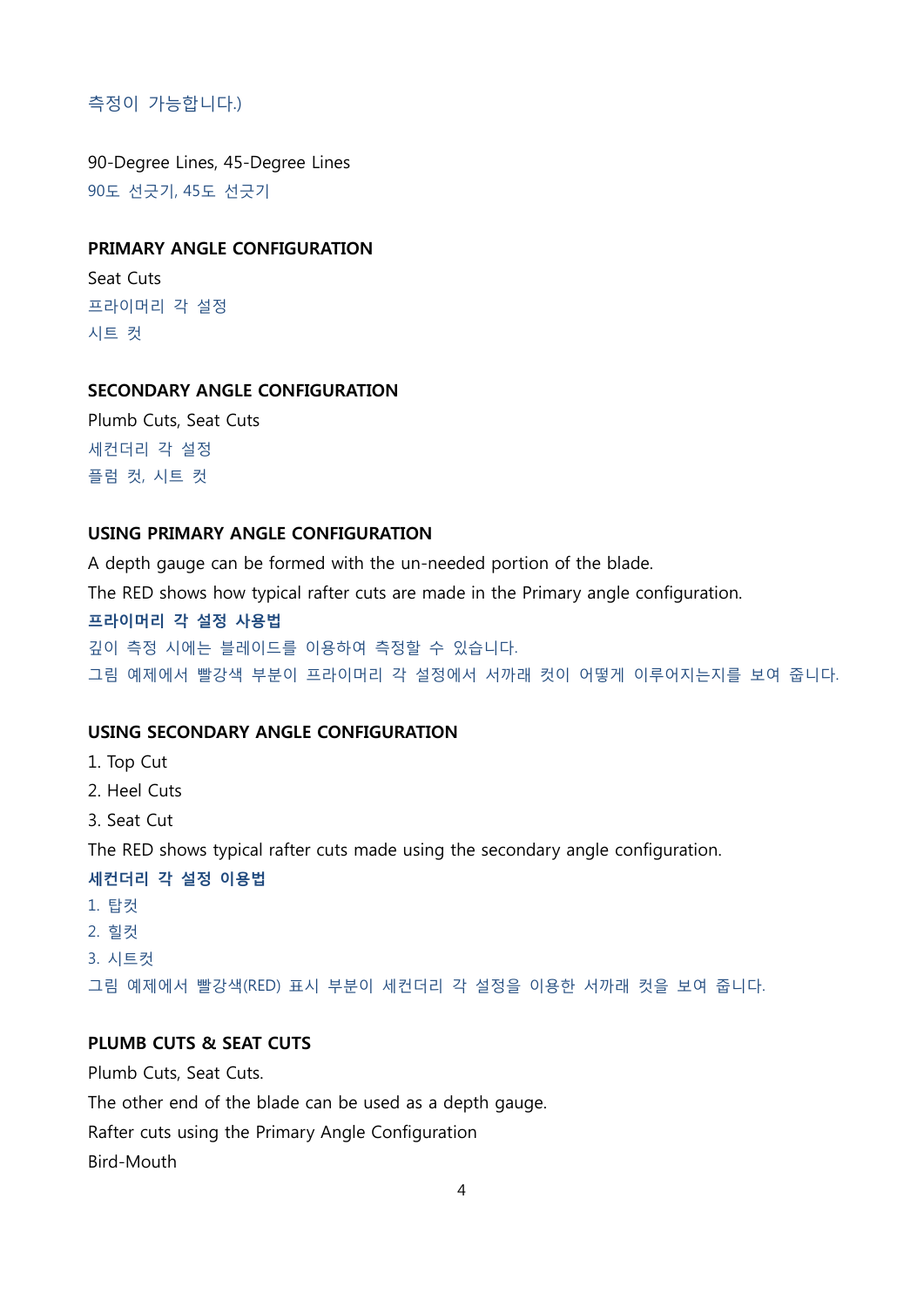플럼 컷 과 시트 컷 플럼 컷, 시트 컷 블레이드의 반대편 끝 부분은 깊이 측정 시 이용할 수 있습니다. '프라이머리 각' 설정을 이용한 서까래 컷 버드마우스

Plumb Cuts, Seat Cuts Rafter Cuts using the Secondary Angle Configuration. Colour has been used for reference. Rafter, Birds-Mouth, Ridge Board 플럼 컷, 시트 컷 세컨더리 각 설정을 이용한 서까래 컷. 그림에서 빨강색 선 부분을 참조하세요. 서까래, 버드마우스, 리지보드(마룻대)

### CHECK-OUTS & BIRDS-MOUTHS

Mark out gutter check-outs or raked ceiling rafter birds-mouths. 체크아웃 과 버드마우스 거터(빗물밭이) 체크아웃 표시 또는 천장서까레 버드마우스 표시하기

1. Heel Cut Tip – Gauge from the most important surface to compensate for varying rafter heights. 1. 힐컷 팁 - 가장 중요한 면을 측정하여 상응하는 서까래 높이를 다양하게 측정할 수 있습니다.

2. Seat Cut

2. 시트컷

#### VERTICAL LEVELLING HORIZONTAL LEVELLING 2D LEVELLING

Use Roofus before finishing with a traditional level.

수직계 수평계 2D 측정 ROOFUS 제품을 이용하여 수직, 수평을 측정할 수 있습니다.

## MEASURING PITCH

Roofus can measure pitch up to 55 degrees from horizontal.

- 1. Pivot Roofus until vial is level.
- 2. Engage the blade locks.

TIP: place your finger on the PLUMB CUTS edge, then squeeze the blade lock with your thumb.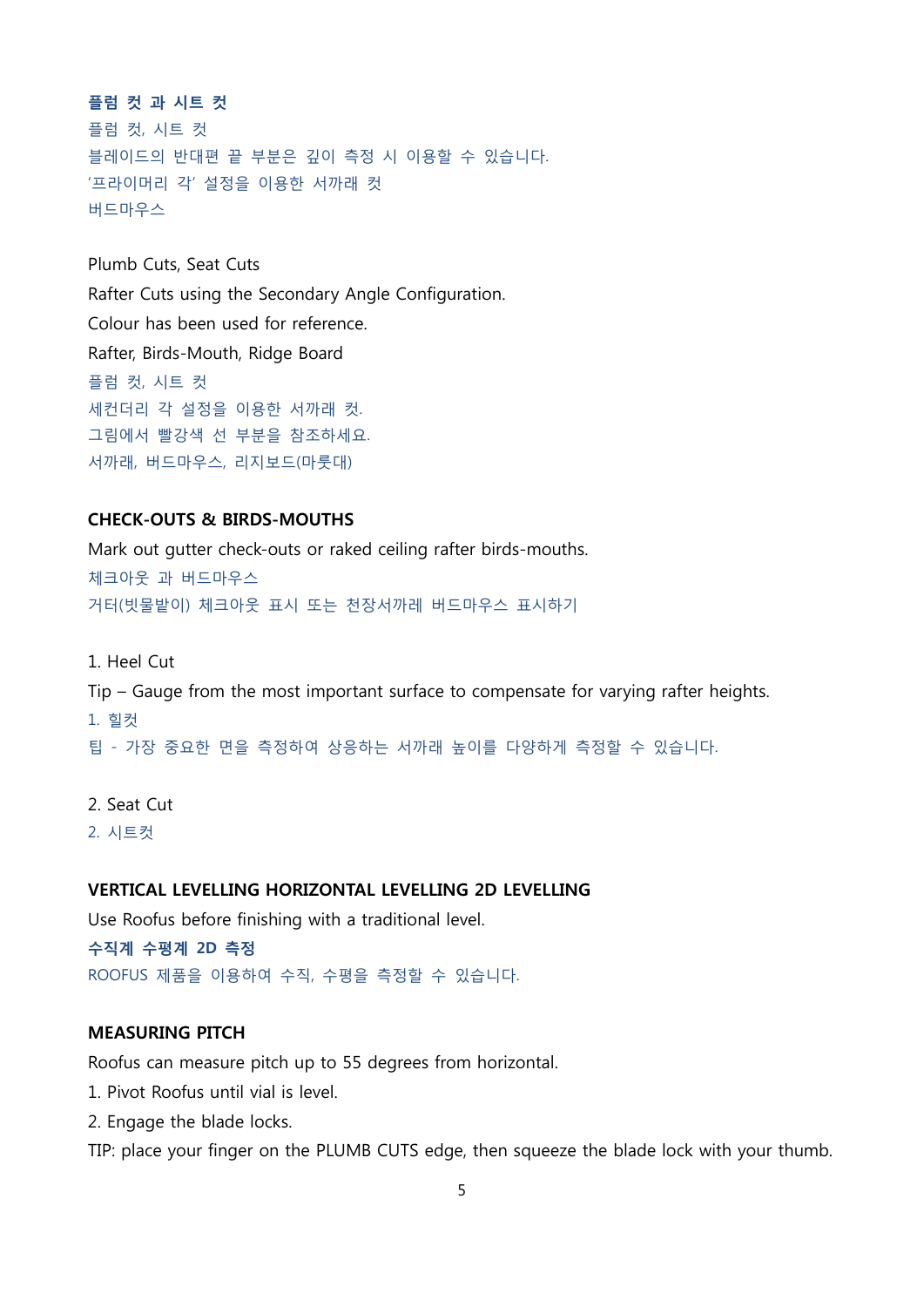3. Read the pitch from the scale

TIP: Hold Roofus upside down to measure pitch from the underside of a surface.

기울기/경사도 측정법 ROOFUS 제품은 최대 55도 까지 각도를 측정할 수 있습니다. 1. ROOFUS 수평계가 중앙에 오도록 하세요. 2. '블레이드 락'을 잠그세요. 팁: 사용자의 손가락을 플럼컷(plumb cuts) 모서리 가장 자리에 놓고, 엄지손가락으로 '블레이드 락'을 잠 그세요. 3. 눈금값에서 기울기/경사도를 읽을 수 읽으세요. 팁: 아래 부분의 기울기를 측정하려면 ROOFUS를 거꾸로 잡으세요.

## MEASURING PITCH

Step 1 Step 2 Step 3 For pitch greater than 55 degrees the other vial is used to measure the angle from vertical. When measuring from vertical, the Plumb and Sea cut edges are swapped. 기울기/경사도 측정 그림 예제의 스탭 1, 스탭2, 스탭 3를 순서대로 따라 하세요.

ROOFUS로 55도 이상의 기울기/경사도를 측정하려면 다른 수평계를 이용하여 수직으로 각도를 측정할 수 있습니다. 수직으로부터 각도를 측정할 때는 '플럼컷'과 '시트컷'의 가장자리를 서로 바꾸면 됩니다.

Roofus can also measure pitch in its Primary Angle Configuration.

Capture an exact angle and apply it directly to material.

Use Roofus to measure mitre angles.

'프라이머라 각' 설정에서도 기울기를 측정할 수 있습니다. 정확한 각도를 측정하고 측정된 각도를 바로 부재에 적용할 수 있습니다. 연귀각 측정에도 RoofUs를 이용할 수 있습니다.

### WARRANTY

#### 품질보증

1. Roofus Tools Pty Ltd (ACN 616 252 709) of Unit 10, 166 Brighton Road, Scarborough, in the State of Western Australia (Roofus) warrants that this product is free from defects in workmanship and materials and is fit for its intended purpose for a period of 12 months from the date of purchase (warranty Period)

1. 본사는 ROOFUS 제품에 하자가 없음을 12개월간 보증합니다.

2. Subject to paragraph 3, if the product fails to operate or is found to be defective in any way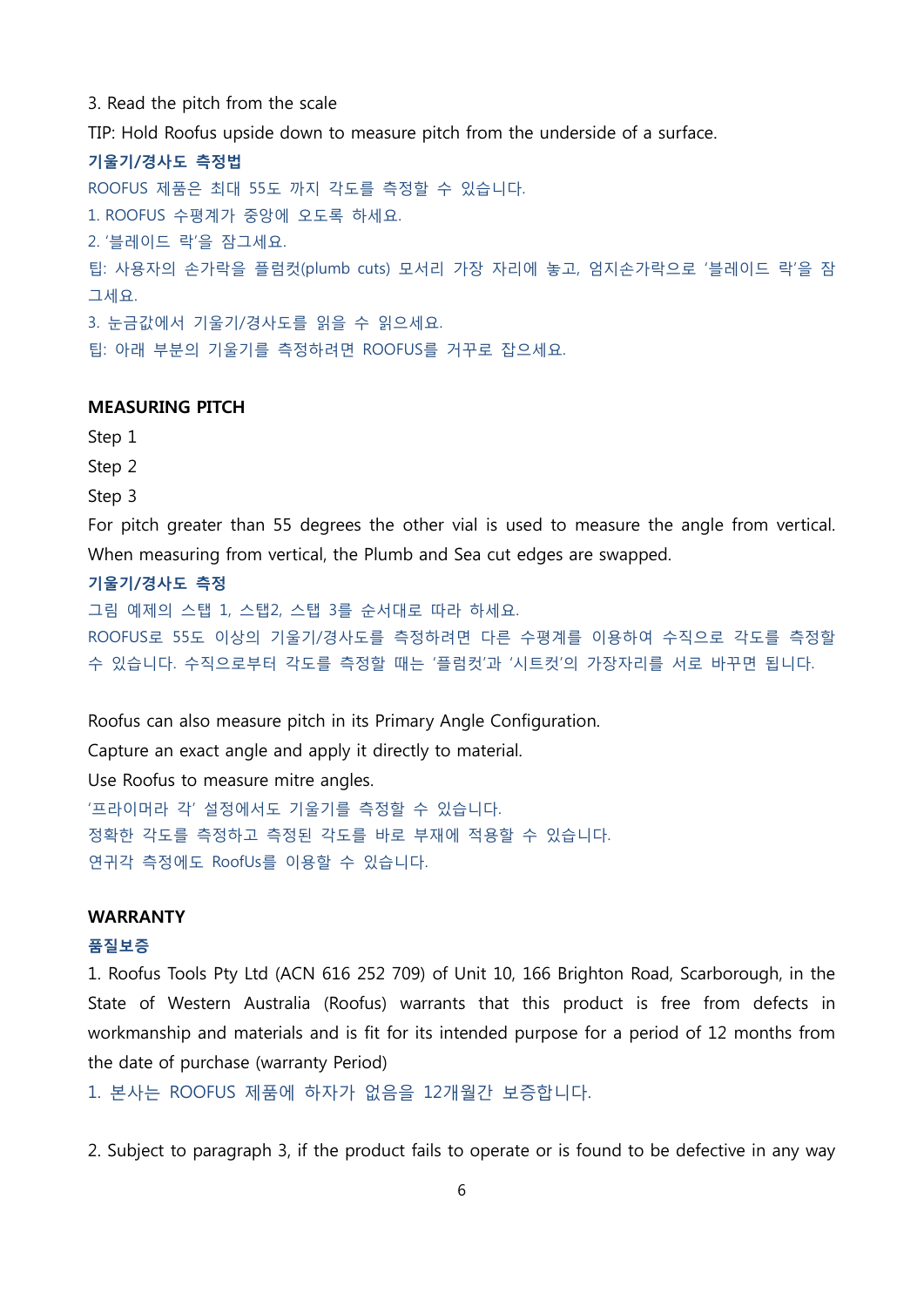during the Warranty Period, and the product is returned to Roofus at your expense, Roofus will either repair or replace the unit (at Roofus' discretion) free of charge.

2. 만약 보증기간 중 하자가 있을 시 제품을 본사로 보내주시면 수리 또는 교환하여 드립니다.

3. The warranty provided in paragraph 1 is subject to the following conditions: a) The product must be returned to Roofus (at your expense) at;

3. 품질보증은 아래의 조건에서 가능합니다.

a) 품질보증 기간 중 제품에 하자가 있을 시 아래의 주소로 보내 주세요.

Roofus Tools Pty Ltd. PO Box 75, Mandurah, WA 6210, Australia. Roofus Tools Pty Ltd. PO Box 75, Mandurah, WA 6210, Australia.

With proof of purchase in the form of a valid receipt, clearly showing the date on which the product was purchased, and a description of the fault provided.

교환을 위한 배송 시 구매를 증명할 수 있는 구매일자가 적힌 영수증과 함께 하자에 대한 상 세한 설명이 있어야 합니다.

b) The product must not have had its casing opened, nor have been tampered with in any other way.

b) 제품의 케이스가 오픈되었거나, 사용했거나, 긁힘 및 찌그러짐 등이 전혀 없어야 합니다.

c) Failure of the product must not be due to fair wear and tear, accidental damage, unreasonable use or misuse of the product, negligence not attributable to Roofus, modification, repairs undertaken on the product other than by Roofus, or use of the product otherwise than in accordance with the instructions.

c) 제품의 취급 부주의, 오용 및 남용으로 인한 하자, 변형, 임의 수리, 사용법 외의 사용 등으 로 인한 하자는 보증하지 않습니다.

d) Roofus will not be responsible for any loss or damage caused during shipping. d) Roofus는 배송 중 발생하는 손상에 대해서는 책임을 지지 않습니다.

e) Apart from any consumer guarantees under the Australian Consumer Law, all other warranties express or implied and whether arising by virtue of statute or otherwise are hereby excluded.

e) 호주소비자 보허법에 의한 보증 및 본 품질보증에 명시된 않은 보증 외의 보증은 하지 않 습니다.